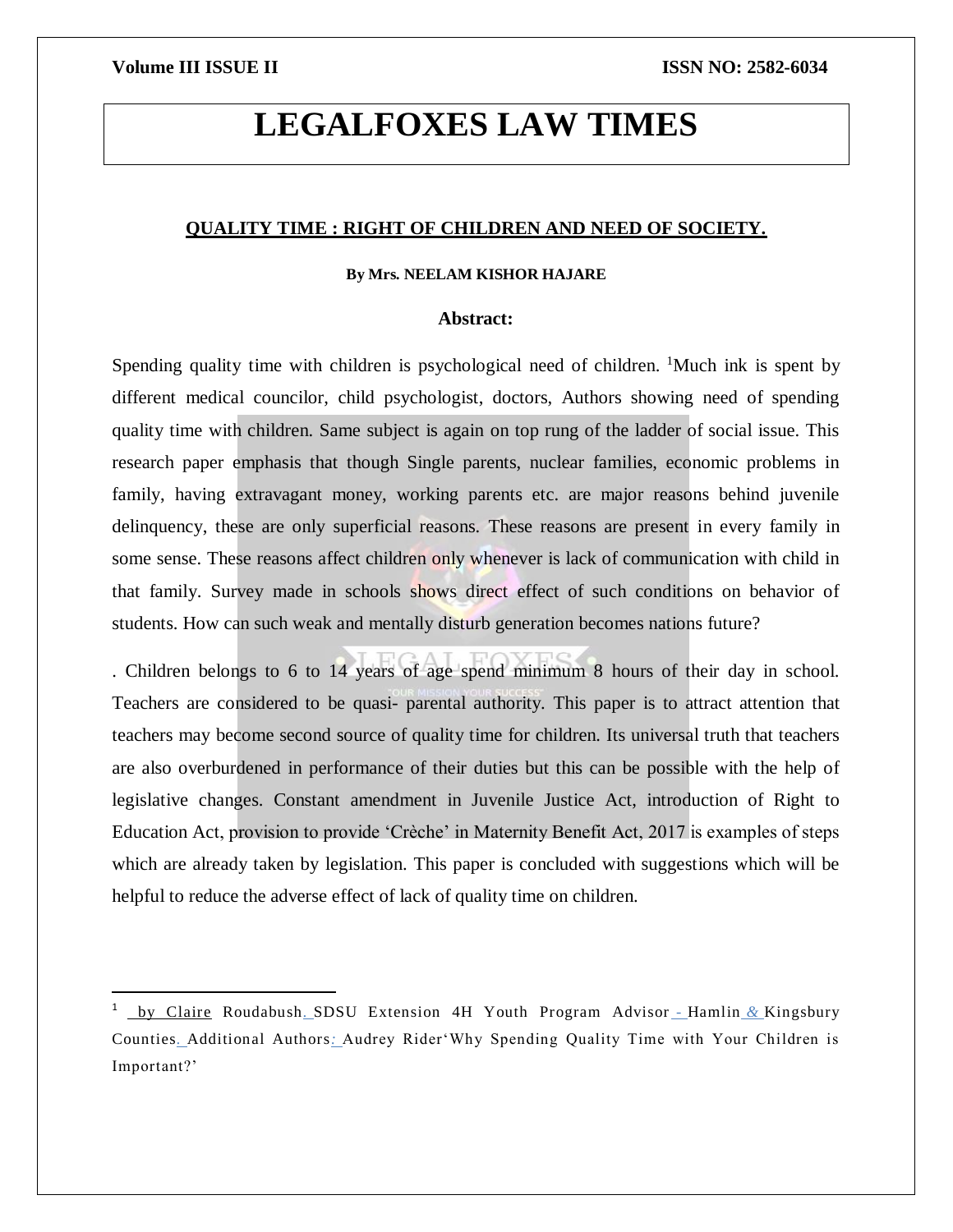No law or theme can replace parents. This paper attempts to cornerstone supplementary and reliable source of quality time for children.

**Keywords** : Quality Time, Children, Student Teacher relationship, Computer Application

### **Introduction**

 $\overline{a}$ 

All children have a right to survive, thrive and fulfill their potential – to the benefit of a better *world.* ----UNICEF

Failure to ensure children's right to protection adversely affects all other rights of the child. Thus, the Millennium Development Goals (MDGs) cannot be achieved unless child protection is an integral part of programs, strategies and plans for their achievements.

Healthy families make strong societies, Strong societies-built substantial Nation. Children are backbone of Nation. Thus its duty of family, society and Nation to keep them sounds, creative, noble and virtuous. It was very easy in Indian society. Joint Family system was solution for many family problems. Children were growing, develop under roof of elders. There were ample options to satisfy their curios mind and shoulder their problems. Due to job, education, profession and many reasons family members get diverted. And major members of family burdened with responsibilities. Money started encroaching on mind. More practical approach of peoples reduces solidarity in family is the bitter fact and all these effects in negligence towards children. By passing of time this fact of negligence is showing its fierce form. Improved technology is boon for society but many a times bane for mentally hungered children. According to reference of articles upbringing of children in unhealthy socio-cultural environment becomes the root cause of juvenile delinquency.<sup>2</sup> 3Delinquency is the last stage of result of unhealthy

<sup>&</sup>lt;sup>2</sup>. Kiran Phogat\*,[ Juvenile Delinquency in India Causes and Prevention] volume 13, Issue No. 1, April 2017, ISSN2230-7540 in Journal of Advances and Scholarly Researches in Allied Education | Multidisciplinary Academic Research http://ignited.in › last visited 21 November 21, 2021.

<sup>3</sup> K. M. BANHAm BRIDGES2 [ FACTORS CONTRIBUTING TO JUVENILE DELINQUENCY1] Journal of Criminal Law and Criminology Volume 17 Issue 4 February Article 3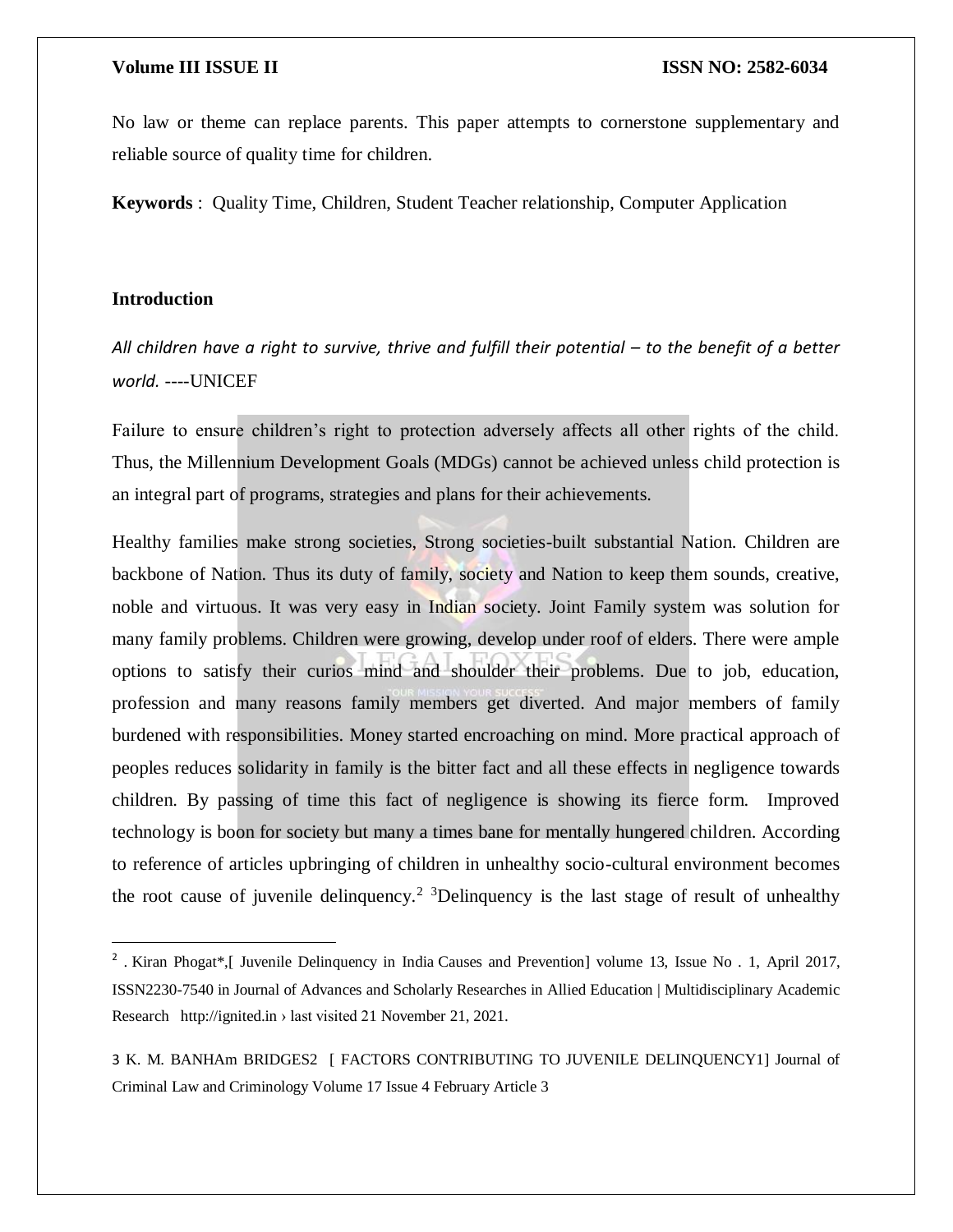$\overline{\phantom{a}}$ 

upbringing but changing approach towards others, development of six enemies of mind (Sharpies. Kama, Krodha,Lobha, Mada, Moha and Matsara) prevents their progress in life and this result is major barrier for progress of society.<sup>4</sup>

Under cute name of 'Development', society changes in various angles. More practical approach of peoples reduces solidarity in family is the bitter fact. Though change is natural process; it's a symbol of liveliness. But making change is manmade process and it must be done by understanding future effects and side effects. Sati Abolition Act, Laws relating to Women and Children, declaration of various conventions on international levels, constant amendment in existing laws etc. shows how law is used to shape society in particular direction.

One of the students of Freud (Freud was a medical doctor, who contributed to the development of Psychoanalytic theory at the end of the nineteenth century); named Erik Erikson extended Freud's psychosexual stages to include psychosocial learning and included some ideas from cultural anthropology. His theory is popularly known as the 'eight stages of man'. Although Erik believes in the Freudian ideas but he places emphasis on the cultural and social factors that influence the development at each stage. $5$ 

Erikson considered infancy as a period during which infants either learn to trust or mistrust depending upon how well their needs are met. Both Erickson and Freud considered stage specific nature of development. Freud has emphasized biological factors. Erickson has emphasized the cultural factors. In any case they converge on one point that childhood forms the basis of later personality and functioning. As such, area of child psychology should concentrate on early influences in family, culture and external environment. Personality is not inherited. It is learned.<sup>6</sup>

In psychology, environmentalism was also dominant. Its original and leading exponent was John Watson (1928). It was Watson who launched behaviorism and gave us the now well-known

6 ELEMENTS OF CHILD (A basic text for students in DEVELOPMENT Psychology, Education, Home Science, Teachers in Special education, Student Social Work at +2 and University levels) pg. 9 Prof. K.C PANDA

<sup>4</sup> Prof. K.C PANDA[ ELEMENTS OF CHILD](A basic text for students in DEVELOPMENT Psychology, Education, Home Science, Teachers in Special education, Student Social Work at +2 and University levels) pg.3

<sup>5</sup> ELEMENTS OF CHILD (A basic text for students in DEVELOPMENT Psychology, Education, Home Science, Teachers in Special education, Student Social Work at +2 and University levels) pg. 8 Prof. K.C PANDA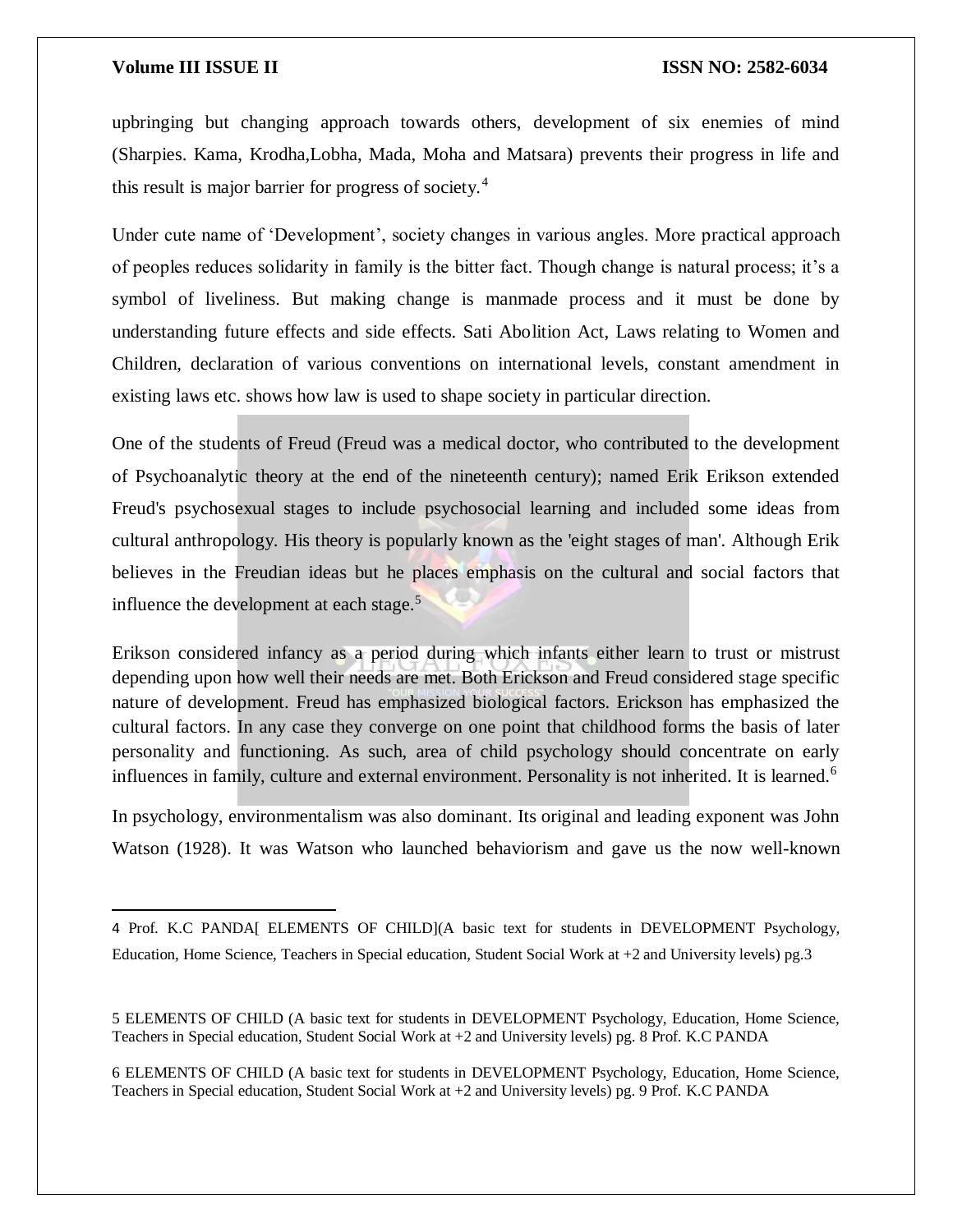$\overline{a}$ 

statement that, given an infant, he could, with proper conditioning, transform the child "into butcher, baker, beggar man, king."

Study of many articles<sup>7</sup> and survey proves that school going children are having more attachment for their teachers. They share many secrets of their changing mood. Many parents share experiences that their wards listen to their teachers only. Children loved their teachers badly. Many school essays on topic 'Teacher' displays their unconditional love towards teachers. Considering this fact, appointing teachers in leading role, using weapon of legal aid a healthy solution for problem of quality time relating to children may be form.

This research is an effort to show how legislation will be helpful to eradicate the problem of lack of quality time.

### **Objective**

- 1) To understand 'quality time' as fundamental right of children.
- 2) To identify best source of quality time.

# **HEGAypothesis** ES

- 1) Desire to have quality time is need of all type of children irrespective of their economic and social background.
- 2) Desire to have quality time is need of students belonging to particular background.
- 3) Effect of lack of quality time shows on all types of students.
- 4) Effect of lack of quality time shows on particular students having definite economic and social background.

### **Methodology:**

<sup>7</sup> Children's Representations of Attachment and Positive Teacher–Child Relationships [Front Psychol.](https://www.ncbi.nlm.nih.gov/pmc/articles/PMC5743748/) 2017; 8: 2270. Published online 2017 Dec 22. doi: [10.3389/fpsyg.2017.02270](https://dx.doi.org/10.3389%2Ffpsyg.2017.02270) PMCID: PMC5743748 PMID: [29312099](https://www.ncbi.nlm.nih.gov/pubmed/29312099)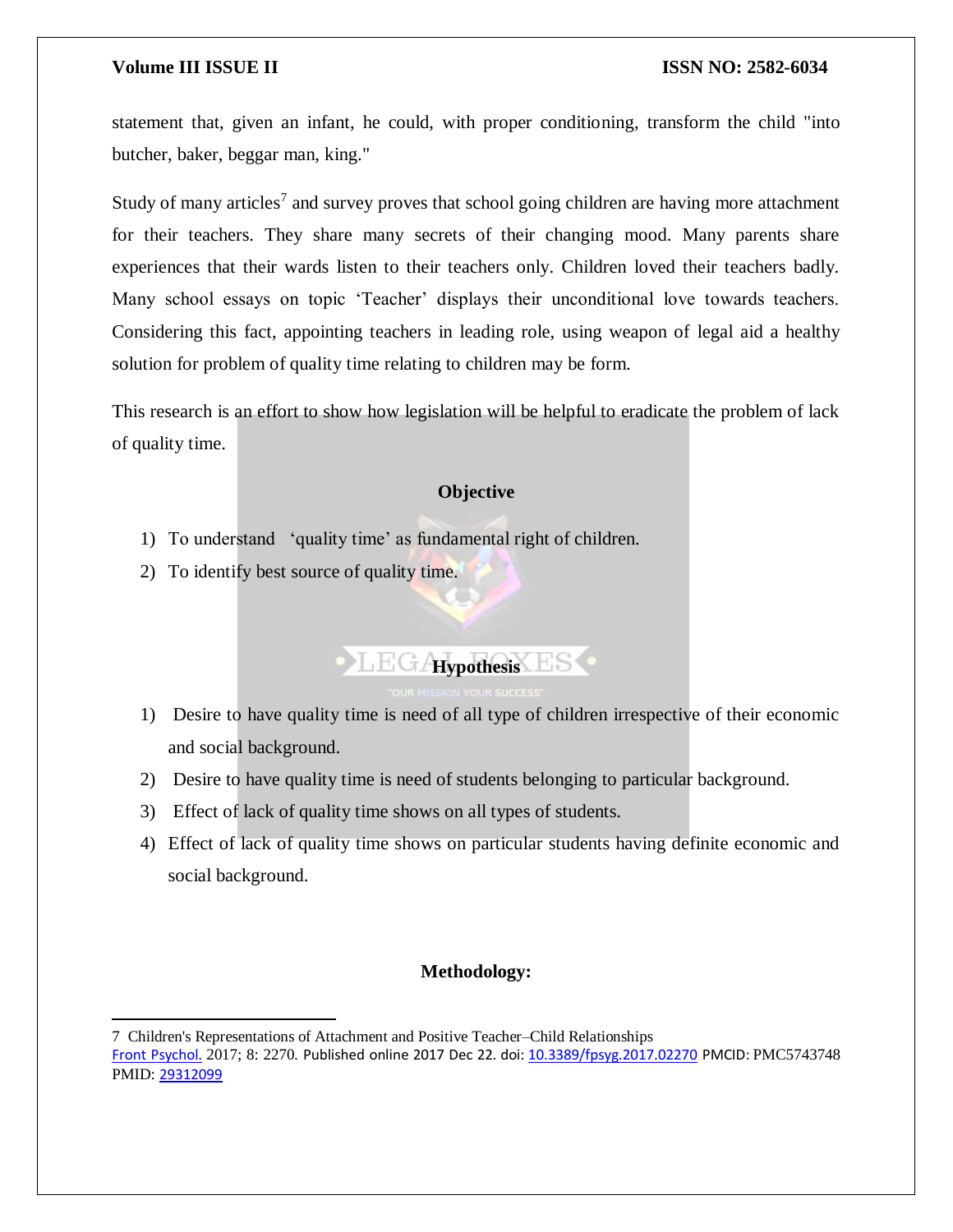In this Doctrinal and empirical research primary data is collected form 3 types of schools of Raigad District of Alibag, Maharashtra. Types of schools are selected considering different economic and social background of students.

a) Students from school of CBSE – due to high fee structure it is assume that children belong to strong economic and social background.

b) Students from State Board aided school--- students mostly have middle class economic and social background.

c) Students from Municipal school have poor economic and social background.

Data Collected as: Type of the school: unaided Board: CBSE<sup>8</sup> Standard 7

|                     |                |                |            | Family background of students |                |                                           |                              |                  |                |                             |                    |                     |                       |                  |
|---------------------|----------------|----------------|------------|-------------------------------|----------------|-------------------------------------------|------------------------------|------------------|----------------|-----------------------------|--------------------|---------------------|-----------------------|------------------|
|                     |                |                |            |                               |                |                                           |                              |                  |                |                             |                    |                     |                       |                  |
| class               |                | educated       | Uneducated | Working mother                | Joint family   | $\mathsf{L} \mathsf{H}$<br>Nuclear family | ΡŢ.<br>A<br>parent<br>Single | Economic problem | Family problem | Meetings attended regularly | Behavior in school | Completing homework | with others<br>Mixing | Extra activities |
|                     | $\mathbf{1}$   | $\overline{Y}$ |            |                               | $\overline{Y}$ |                                           |                              |                  |                | $\overline{Y}$              | Good               | $\overline{Y}$      | $\overline{Y}$        | $\overline{Y}$   |
|                     | $\overline{2}$ | $\overline{Y}$ |            |                               |                | $\mathbf Y$                               |                              |                  |                | $\mathbf Y$                 | Good               | $\overline{Y}$      | Y                     | $\overline{Y}$   |
|                     | $\overline{3}$ | $\mathbf Y$    |            |                               |                | $\overline{Y}$                            |                              |                  |                | $\mathbf Y$                 | Good               | Y                   | $\mathbf Y$           | $\overline{Y}$   |
| Students' topper In | $\overline{4}$ | $\overline{Y}$ |            | Y                             |                | $\overline{Y}$                            |                              |                  |                |                             | Little             | $\overline{Y}$      |                       |                  |
|                     |                |                |            |                               |                |                                           |                              |                  |                |                             | defiant            |                     |                       |                  |
|                     | 5              | Y              |            | Y                             |                |                                           | Y                            |                  | Y              | $\mathbf Y$                 | lying              | Y                   | Selected              |                  |
| Stu                 | $\mathbf L$    | $\overline{Y}$ |            | $\overline{Y}$                |                | $\overline{Y}$                            |                              |                  | y              |                             | Naughty            | Nt.                 | Hardly                |                  |

 $\overline{a}$ <sup>8</sup> David English Medium School CBSE school Chondhi , Raigad Alibag , Maharashtra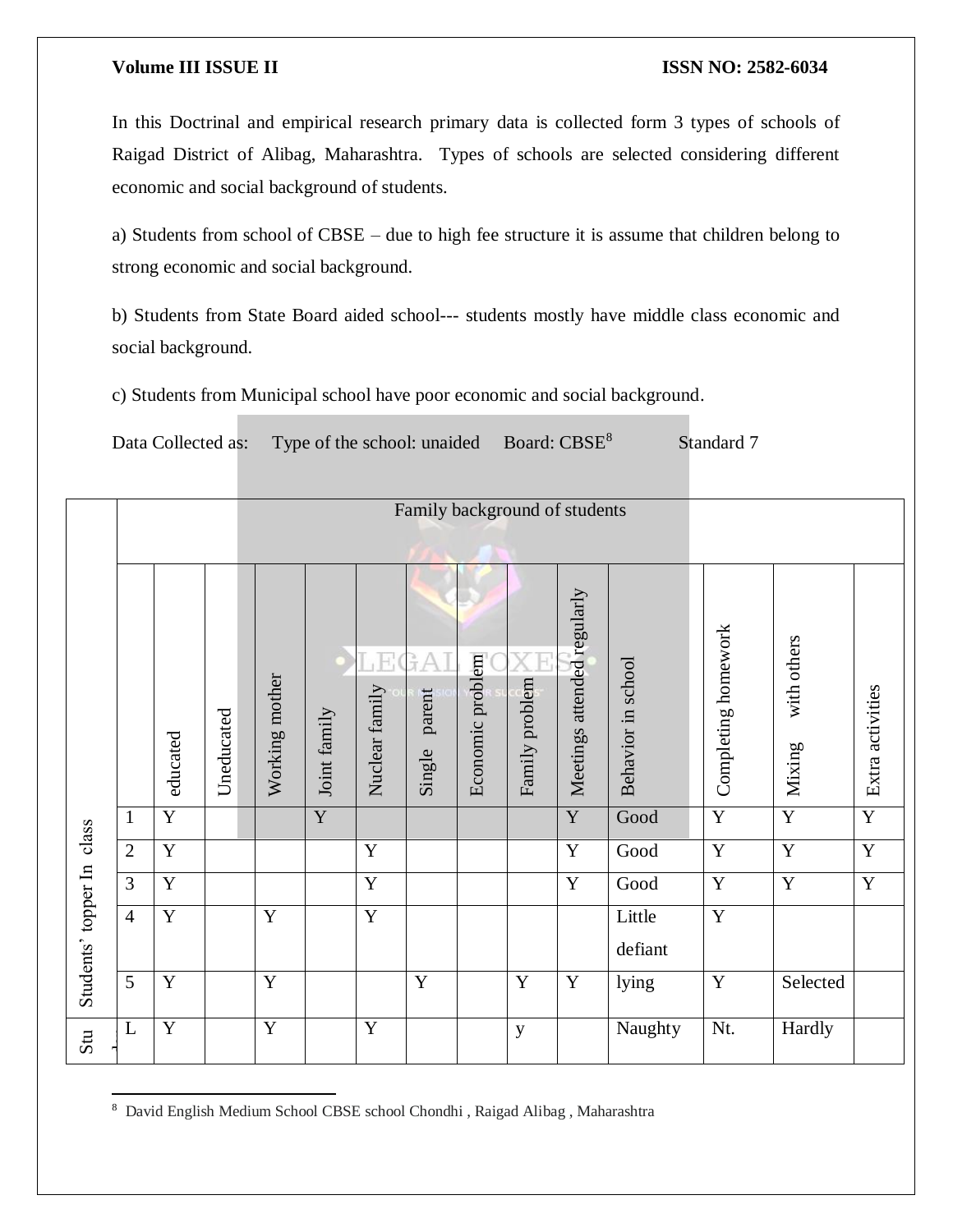|                                                                           |                               |                         |             |                |              |                |            |                |                |                             |                                                                                                        | regular                 |                |                |
|---------------------------------------------------------------------------|-------------------------------|-------------------------|-------------|----------------|--------------|----------------|------------|----------------|----------------|-----------------------------|--------------------------------------------------------------------------------------------------------|-------------------------|----------------|----------------|
|                                                                           | L2                            | $\overline{\mathbf{Y}}$ |             | $\overline{Y}$ |              | $\overline{Y}$ |            |                |                | $\overline{Y}$              | Over calm                                                                                              | Y                       | Selected       |                |
|                                                                           | L3                            | $\overline{\mathbf{Y}}$ |             |                |              | $\overline{Y}$ |            |                | $\mathbf Y$    |                             | Whining                                                                                                | $\overline{\mathbf{Y}}$ | Selected       |                |
|                                                                           | L4                            | $\overline{\mathbf{Y}}$ |             |                |              | $\overline{Y}$ |            |                | $\overline{Y}$ |                             | Impulsive                                                                                              | $\overline{\mathbf{Y}}$ | $\overline{Y}$ | y              |
|                                                                           | L5                            | $\overline{\mathbf{Y}}$ |             |                |              | $\overline{Y}$ |            |                |                | $\mathbf{y}$                | Little<br>aggressive                                                                                   | $\overline{Y}$          | $\overline{Y}$ | $\overline{Y}$ |
|                                                                           |                               |                         |             |                |              |                |            |                |                |                             | L= lowest, L2 = second lowest, L3=3 <sup>rd</sup> lowest, L4= 4 <sup>th</sup> lowest, L5= $5th$ lowest |                         |                |                |
|                                                                           |                               |                         |             |                |              |                |            |                |                |                             |                                                                                                        |                         |                |                |
|                                                                           |                               |                         |             |                |              |                |            |                |                |                             |                                                                                                        |                         |                |                |
|                                                                           |                               |                         |             |                |              |                |            |                |                |                             |                                                                                                        |                         |                |                |
|                                                                           |                               |                         |             |                |              |                |            |                |                |                             |                                                                                                        |                         |                |                |
| Type of the school: aided, Board: State Board <sup>9</sup><br>Standard: 7 |                               |                         |             |                |              |                |            |                |                |                             |                                                                                                        |                         |                |                |
|                                                                           |                               |                         |             |                |              |                |            |                |                |                             |                                                                                                        |                         |                |                |
|                                                                           | Family background of students |                         |             |                |              |                |            |                |                |                             |                                                                                                        |                         |                |                |
|                                                                           |                               |                         |             |                |              |                |            |                |                |                             |                                                                                                        |                         |                |                |
|                                                                           |                               |                         |             |                |              |                | MISSION    | <b>YOUR SI</b> | CCESS          |                             |                                                                                                        |                         |                |                |
|                                                                           |                               |                         |             |                |              |                |            |                |                | Meetings attended regularly |                                                                                                        |                         |                |                |
|                                                                           |                               |                         |             |                |              |                |            |                |                |                             |                                                                                                        | homework                |                |                |
|                                                                           |                               |                         |             | other          |              |                |            | problem        | blem           |                             | school                                                                                                 |                         | with others    |                |
|                                                                           |                               |                         |             |                |              | Nuclear family | ent<br>par |                |                |                             |                                                                                                        |                         |                | ties           |
|                                                                           |                               |                         |             |                |              |                |            |                |                |                             |                                                                                                        |                         |                |                |
|                                                                           |                               | educated                | Uneducated  | Working m      | Joint family |                | Single     | Economic       | Family pro     |                             | Behavior in                                                                                            | Completing              | Mixing         | Extra activi   |
|                                                                           | $\mathbf{1}$                  | $\overline{Y}$          |             | $\mathbf Y$    | $\mathbf Y$  |                |            |                |                | $\mathbf Y$                 | $\operatorname{Good}$                                                                                  | $\overline{\mathbf{Y}}$ | $\overline{Y}$ | Y              |
|                                                                           | $\overline{2}$                | $\overline{\textbf{Y}}$ |             | $\overline{Y}$ |              | $\overline{Y}$ |            |                |                | $\overline{Y}$              | $\operatorname{Good}$                                                                                  | $\overline{\mathbf{Y}}$ | $\overline{Y}$ | $\overline{Y}$ |
|                                                                           | $\overline{3}$                |                         | $\mathbf Y$ | $\mathbf Y$    | $\mathbf Y$  |                |            |                |                | $\mathbf Y$                 | $\operatorname{Good}$                                                                                  | $\mathbf Y$             |                | $\mathbf Y$    |
| Students' topper In class                                                 | $\overline{4}$                |                         | $\mathbf Y$ | $\overline{Y}$ |              | y              |            |                |                | $\mathbf Y$                 | Good                                                                                                   | $\overline{\mathbf{Y}}$ | $\mathbf Y$    | $\mathbf y$    |
|                                                                           | 5                             | $\mathbf y$             |             | $\mathbf Y$    | $\mathbf{y}$ |                |            |                |                | $\mathbf Y$                 | $\operatorname{Good}$                                                                                  | $\mathbf Y$             | $\mathbf y$    | $\mathbf{y}$   |
|                                                                           |                               |                         |             |                |              |                |            |                |                |                             |                                                                                                        |                         |                |                |

9 Kokan Education Society School Raigad Alibag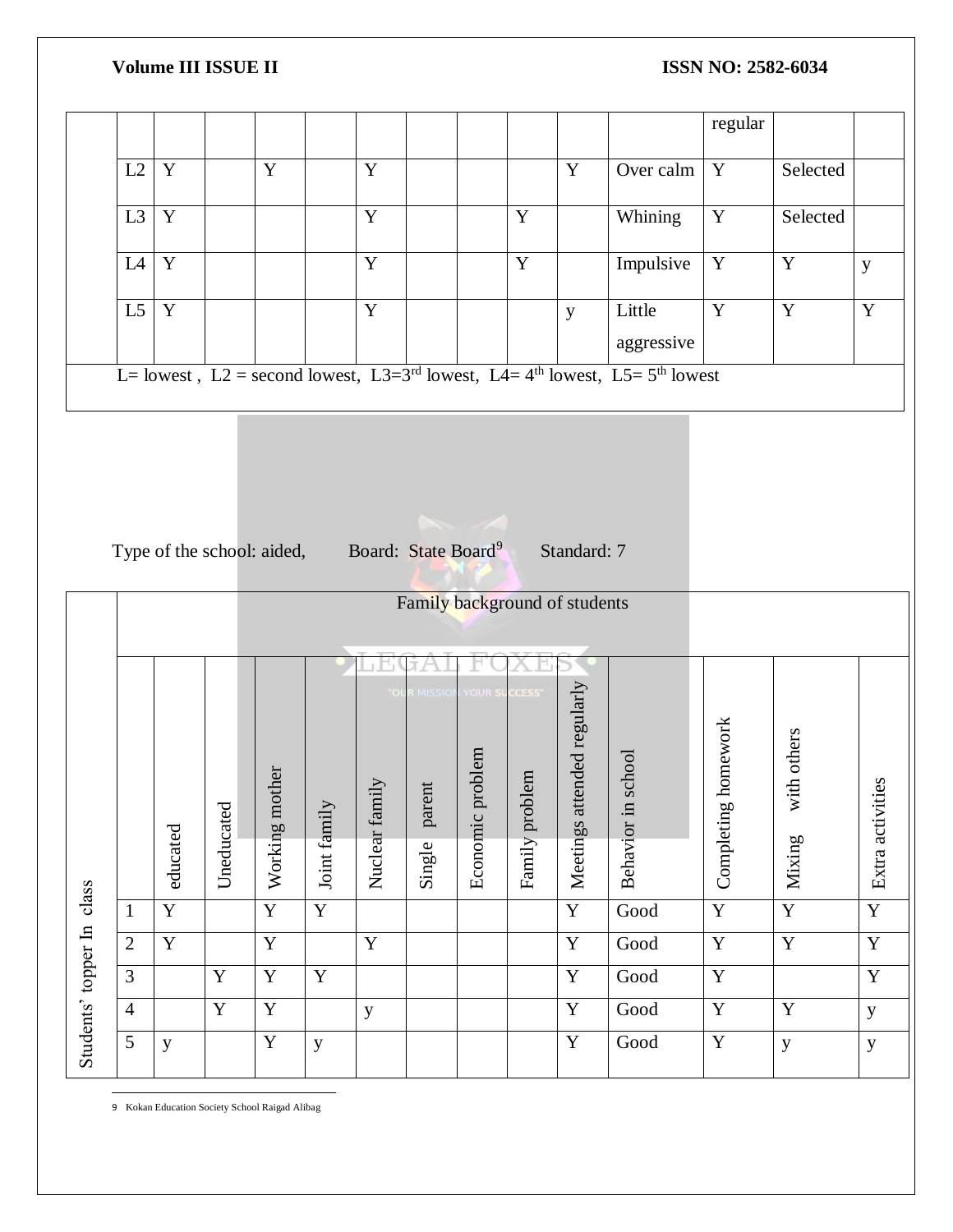



 $\overline{a}$ <sup>10</sup> Alibag Nagar Parishad School 1&2, Raigad, Maharashtra.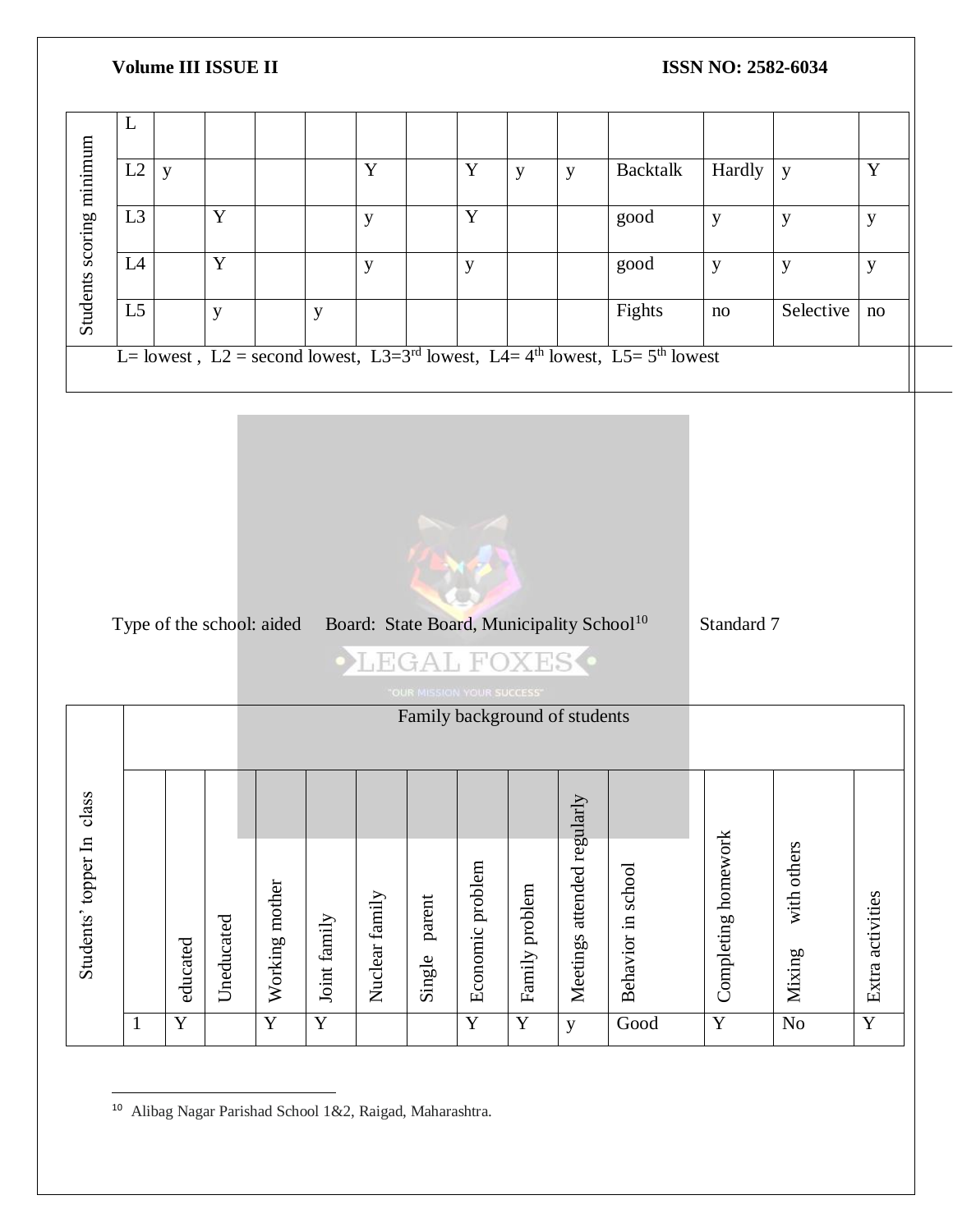|                          | $\overline{2}$                                                                               |  | Y              | Y |                | Y |  | $\mathbf Y$ | Y |  | Extreme         | $\mathbf Y$    | No          |   |
|--------------------------|----------------------------------------------------------------------------------------------|--|----------------|---|----------------|---|--|-------------|---|--|-----------------|----------------|-------------|---|
|                          |                                                                                              |  |                |   |                |   |  |             |   |  | calm            |                |             |   |
|                          | 3                                                                                            |  | Y              | Y | y              |   |  | Y           | Y |  | Lying           | Not in         | $\mathbf Y$ | Y |
|                          |                                                                                              |  |                |   |                |   |  |             |   |  |                 | time           |             |   |
|                          | $\overline{4}$                                                                               |  | Y              | Y |                | Y |  | Y           | Y |  | Lying           | Not in         | Y           | Y |
|                          |                                                                                              |  |                |   |                |   |  |             |   |  |                 | time           |             |   |
|                          | 5                                                                                            |  | Y              | Y |                | y |  | $\mathbf Y$ | Y |  | Abusive         | Not in         | Y           | Y |
|                          |                                                                                              |  |                |   |                |   |  |             |   |  | language,       | time           |             |   |
|                          | L                                                                                            |  | $\overline{Y}$ | Y | y              |   |  | $\mathbf Y$ | Y |  | <b>Bullying</b> | $\rm No$       |             |   |
|                          |                                                                                              |  |                |   |                |   |  |             |   |  |                 |                |             |   |
|                          | L2                                                                                           |  | $\mathbf Y$    | Y | Y              |   |  | Y           | Y |  | Abusive         | N <sub>o</sub> |             |   |
|                          |                                                                                              |  |                |   |                |   |  |             |   |  | language,       |                |             |   |
| Students scoring minimum | L3                                                                                           |  | Y              | Y | Y              |   |  | Y           | Y |  | Lying           | N <sub>o</sub> |             |   |
|                          | L4                                                                                           |  | Y              | Y | $\overline{Y}$ |   |  | Y           | Y |  | <b>Bullying</b> | $\rm No$       |             |   |
|                          | L <sub>5</sub>                                                                               |  | y              | Y | $\overline{Y}$ |   |  | Y           | Y |  | Over            | N <sub>o</sub> |             |   |
|                          |                                                                                              |  |                |   |                |   |  |             |   |  | angry           |                |             |   |
|                          | L= lowest, L2 = second lowest, L3=3 <sup>rd</sup> lowest, L4= $4th$ lowest, L5= $5th$ lowest |  |                |   |                |   |  |             |   |  |                 |                |             |   |
|                          | OI FOAT FOVES                                                                                |  |                |   |                |   |  |             |   |  |                 |                |             |   |

Analysis of Data and result of the Study:

Points observed as:

a) Both toppers group of children and group of children scoring minimum in class from CBSE board schools have sound economic background. 3 Toppers from toppers group indicates good behavior in school while topper number 4, 5 though they are good in marks indicates some indications of misbehavior. After observing family background, it signals that both have some family problem.  $4<sup>th</sup>$  student's chart doesn't show any direct problem but their behavior rings bell of quality time problem with them. Child belongs to nuclear family, and working mother these are major reasons of chances of lack of quality time. Due to busy schedule may be members are not able to share quality time with child.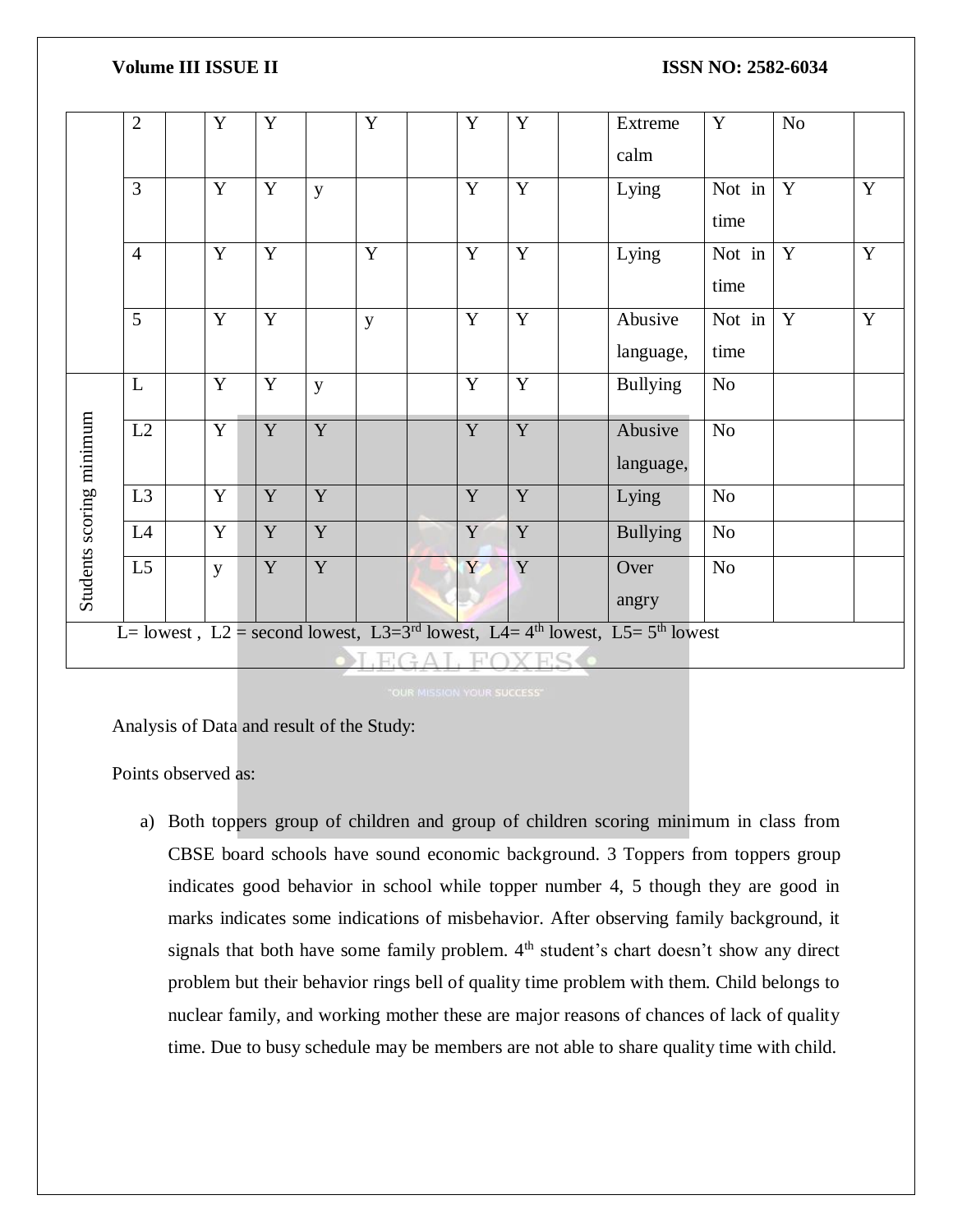Single parent itself is mental problem for children. Though child is academically good his habit of little lying is result of problem suffered by him.

- b) Group of children scoring minimum marks observed bell ringing behavior. Last and second last i.e., L & L2 has similar problem of nuclear family and working mother. Naughty student L also not doing homework regularly is additional indication of lack of quality time by family. 3 out 5 from this group have family problems. Thus their special marked behavior is result of their mental disturbance. And reason behind this result is lack of quality time.
- c) Toppers group from State Board schools indicates no family or economical problem. Their participation in other activities, habit of completion of home work in time indicates that these students don't have problem of quality time. By observation it's pointed that 3 out of 5 belongs to joint family. 2 who belong to nuclear family also have Working Mothers.
- d) Thus, important observation is nuclear family and working mother are not only reasons of lack of quality time but spending quality time and not spending quality time is the issue. In points a, b nuclear family and working mother were major issues but presence of same situation in other group does not give same result. After taking detailed information from school, it was clear that working mothers including father spends time for their children. They have habit of bed time stories from mother. Thus, their satisfaction of desire of quality time reflects in their behavior and also in academic results.
- e) There is one more remarkable observation from this group. 2 out of 5 parents are uneducated thus concept of spending quality time with children is not depending up on education of parents.
- f) State Board School's group of children scoring minimum marks indicates interesting observations.3 out of 5 children shows direct indication of lack of quality time for them. Firm indications such as nuclear family, economical and family problem reflects directly on behavior of L student in form of backtalk. Fight with others, non-completion of homework, non-participation in extra activities, selective mixing are results of lack of quality time by parents highlighted in L4 and L5. Both students don't have any economical or family problem, both belongs to joint family thus prima facie these students doesn't have any problem but still their behavior is questionable. Thus, it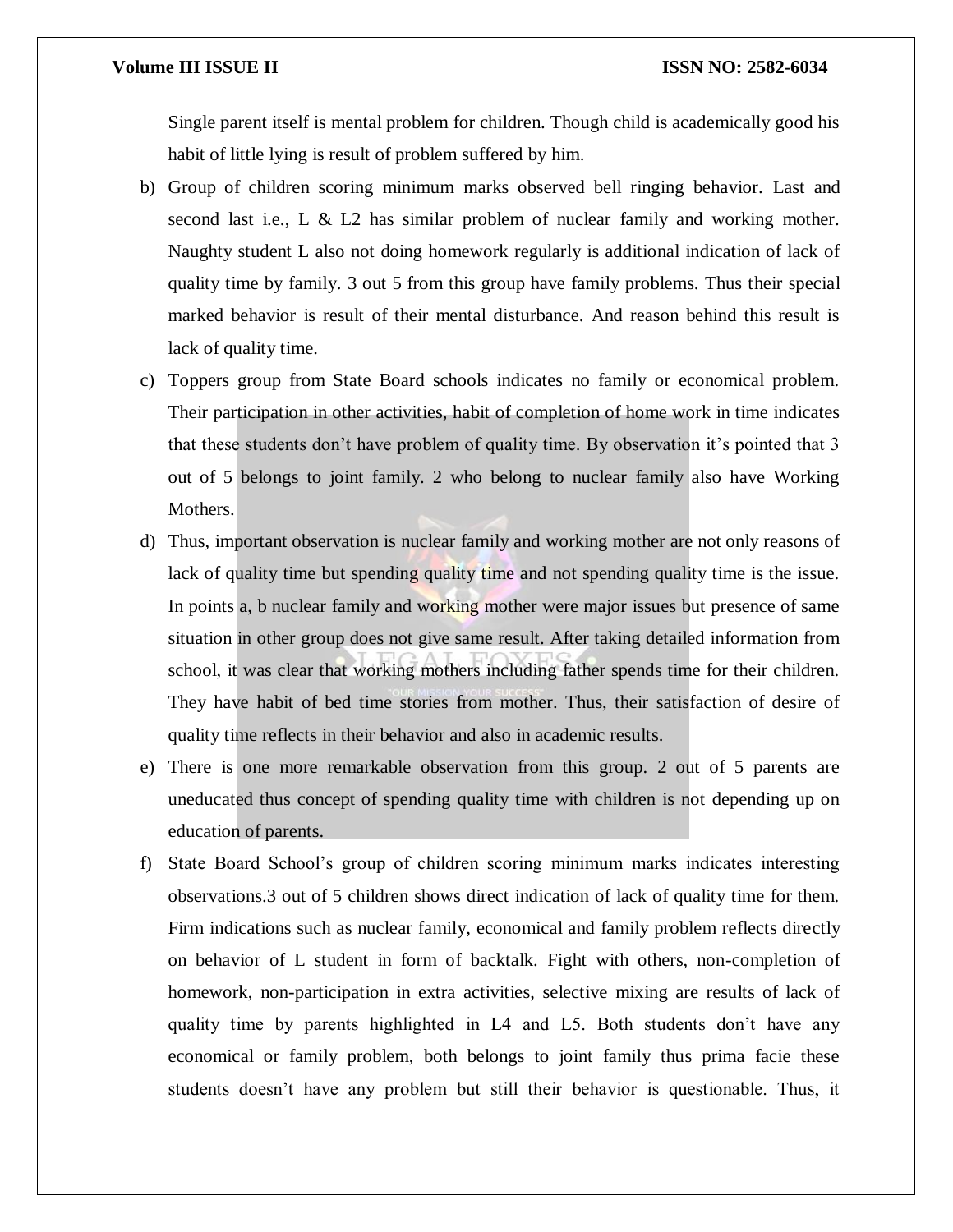indicates that students not having major issues also has desire to have quality time with their parents and not satisfaction of desire reflects somewhere in their behavior.

Student L2  $\&$  L3 from same group show the remarkable observation. In spite of having economic problems & belongs to nuclear family both children are good in behavior, Participated in activities and mixes with others. These indicate two observations. 1. Poor academic record is not sign of lack of quality time. 2. Children can be protected from effects of economical or family problems by help of spending quality time.

g) Students belong to Municipality schools shows surprising results. Children belongs to both the groups i.e.; group of toppers and minimum marks scorers don't have much difference in their family background. Most of parents are uneducated, having working mother, and all families are suffering from economical  $\&$  family problems. All students' behavior in spite of their academic record is unpleasant. This is direct indication of lack of quality time.

# Conclusion of observation: EGAL FOXES

- 1. Unpleasant economic and social background is not problem of children.
- 2. To have quality time is basic need of all type of children irrespective of their economic and social background.
- 3. Effect of lack of quality time shows on all types of children.
- 4. Academic record is not the only but one of the major effects of lack of quality time.

# **What is Quality time with children?**

Quality time is nothing but undivided attention for children. It's not necessary to spend definite time period or to ask them typical question. Children till the age of 14/15 years have limited world and mind with full of curiosity. Their small world has limited persons as source of information. They are innocent and have blind love for their family members. Situation not getting satisfactory response from persons, whom they trust most, creates suffocation and indicates adverse effect on their behavior. In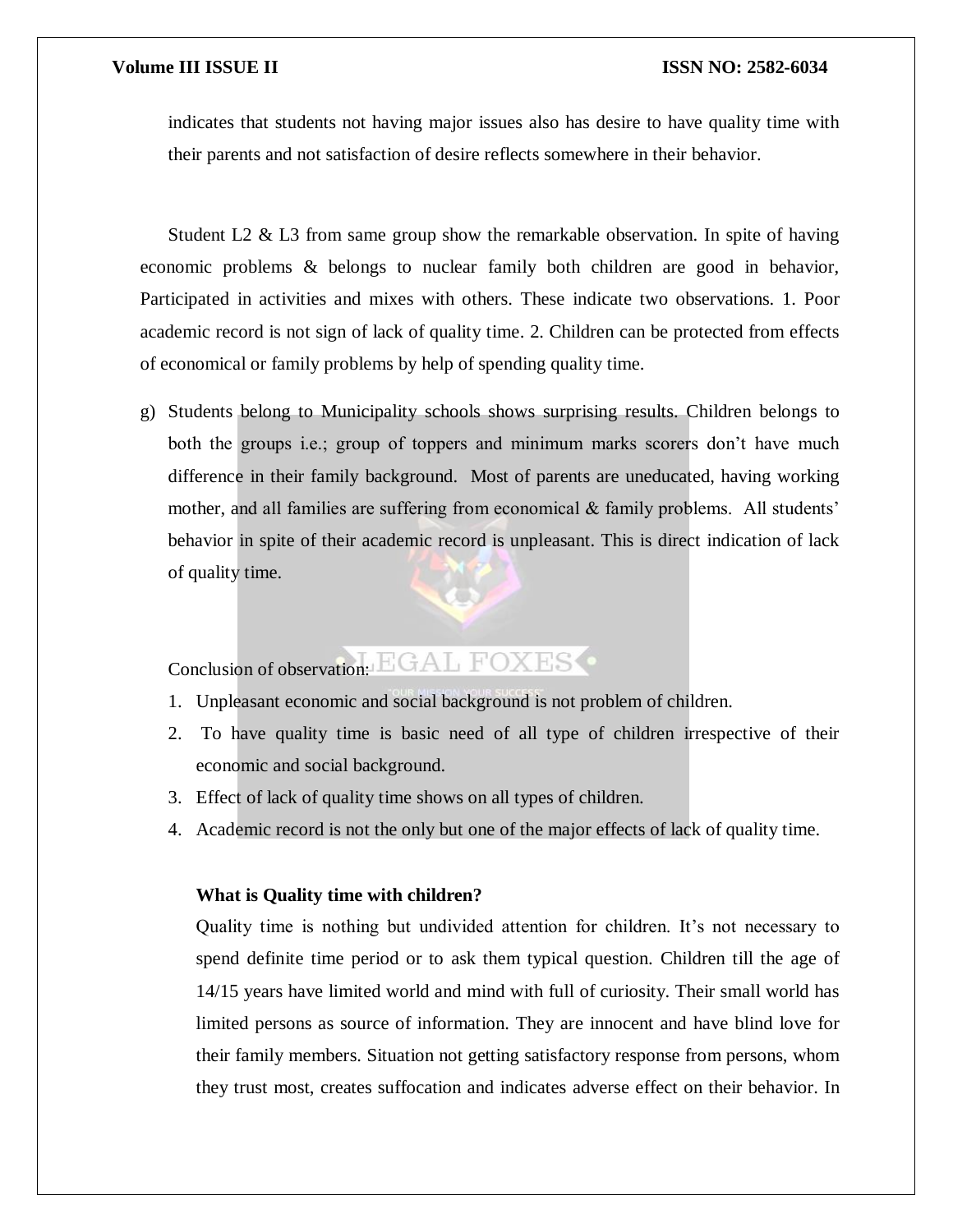reality this is situation always present in all human beings. Stress is burst on younger either by age or by position. Then where children will burst their stress? Thus, quality time is costless for parents but costliest gift for children.

# **How to spend quality time?**

Many authors while writing importance of quality time also focus on way to spend quality time with children. Some common ways are:

- 1. Have daily connect time: It is not like that parents are negligent or they don't want to spend time with children. Busy schedule, over burden of responsibilities parents are not able to see faces of kids daily. But different means of communication can easily overcome this helpless situation.
- 2. Reading book during or telling stories bed time. Playing CDs is not option. This can be an idea to impart knowledge but not for quality time.
- 3. Telling child how important they are in their life.
- 4. Reinforce positive behavior.

 $\overline{\phantom{a}}$ 

- 5. Make and eat meals with children.
- 6. Playing, laughing, and asking for their guidance in handling new technologies.  $H$ <sub>,</sub> $C$ IX ESS Etc.…

These and ample of other ways indicate that building communication with child is the idea behind these ways. Every pair of parent and child can develop different modes of spending quality time.

**What are sources of quality time for children?** Answer is nothing but the parents. But this research paper focusing on other reliable major source of quality time and that is TEACHER.<sup>11</sup> It is fact that there is no substitute for parents but support can be taken from teachers. Practically teachers are already in this role. Many children loved their teacher as much as their parent.

Let's concentrate on reasons why teachers are competent for this role.

<sup>&</sup>lt;sup>11</sup>. ELEMENTS OF CHILD (A basic text for students in DEVELOPMENT Psychology, Education, Home Science, Teachers in Special education, Student Social Work at +2 and University levels) Prof. K.C PANDA pg. 15,16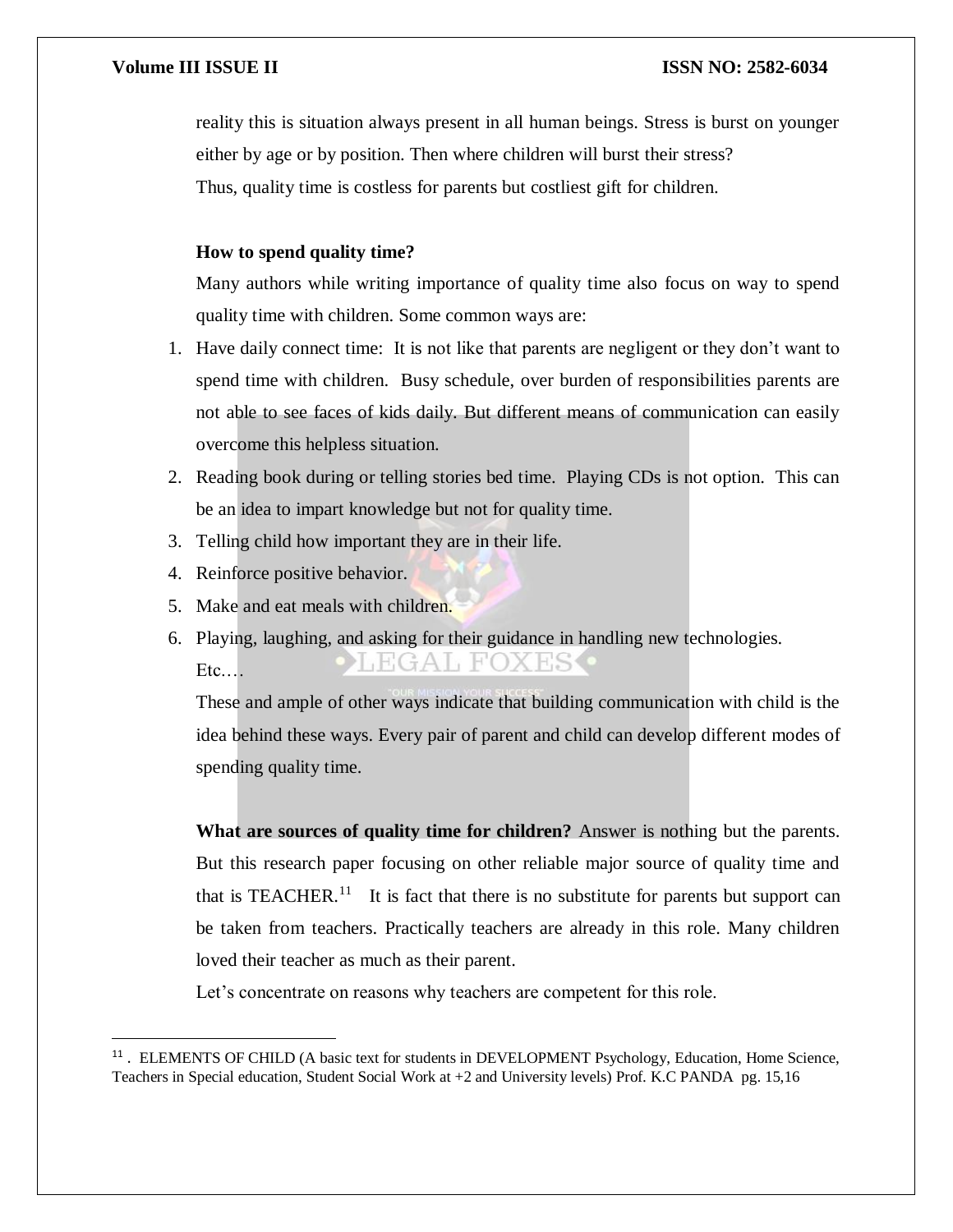- 1. Trust worthy authority: while selecting schools by parents first preference is faculty. Ample of questions are in mind of parents. Whether teacher will take care of his child? Is the major issue. Without having trust how do Parents leave ward in schools for 7 to 8 hours. Thus, school is considered to be most trust worthy authority.
- 2. Teacher student relationship: teaching is an art. There is hardly any child who doesn't like school teachers. During the course of school study though teachers scold them, there is hardly any student who has grudge for that. In primary schools many a time's students take a nap on lap of teachers. Many a times children belong to this age group shares family incidences, their love with their brother or sister, how their parent loves them and many secrets of their small world.
- 3. Time spends regularly: minimum 7/8 hours of the day students are with their teachers. During this major time students' studies, play, laugh, shares their Tiffin and perform lots of activities. Unless and until there is some reason students attend schools regularly.
- 4. Disciplinary authority. -up bring student with manners, discipline is the major responsibility of teacher. Teachers applied different methods for cultivation of discipline in students but still students love them, respect them.

# **Hurdles in this role:**

- 1) Completion of syllabus: Teachers are under pressure to complete academic syllabus in stipulated time. Considering Holidays and other work teachers may not get sufficient time to complete syllabus. Revision, class tests, maintenance of records are other works attached with syllabus.
- 2) Number of students attended by teachers: According to RTE Act, 40:1 student teacher ratio may be good for syllabus but not for development of relationship for quality time. Many schools have more than 40 students in one class thus it's very difficult to pay personal attention to every student.
- 3) Change of class teacher every year: Every year students have new class teacher this again takes time to adjust with each other. Again, as standard increases students have different subject teachers. Subject teacher hardly gates 1or 2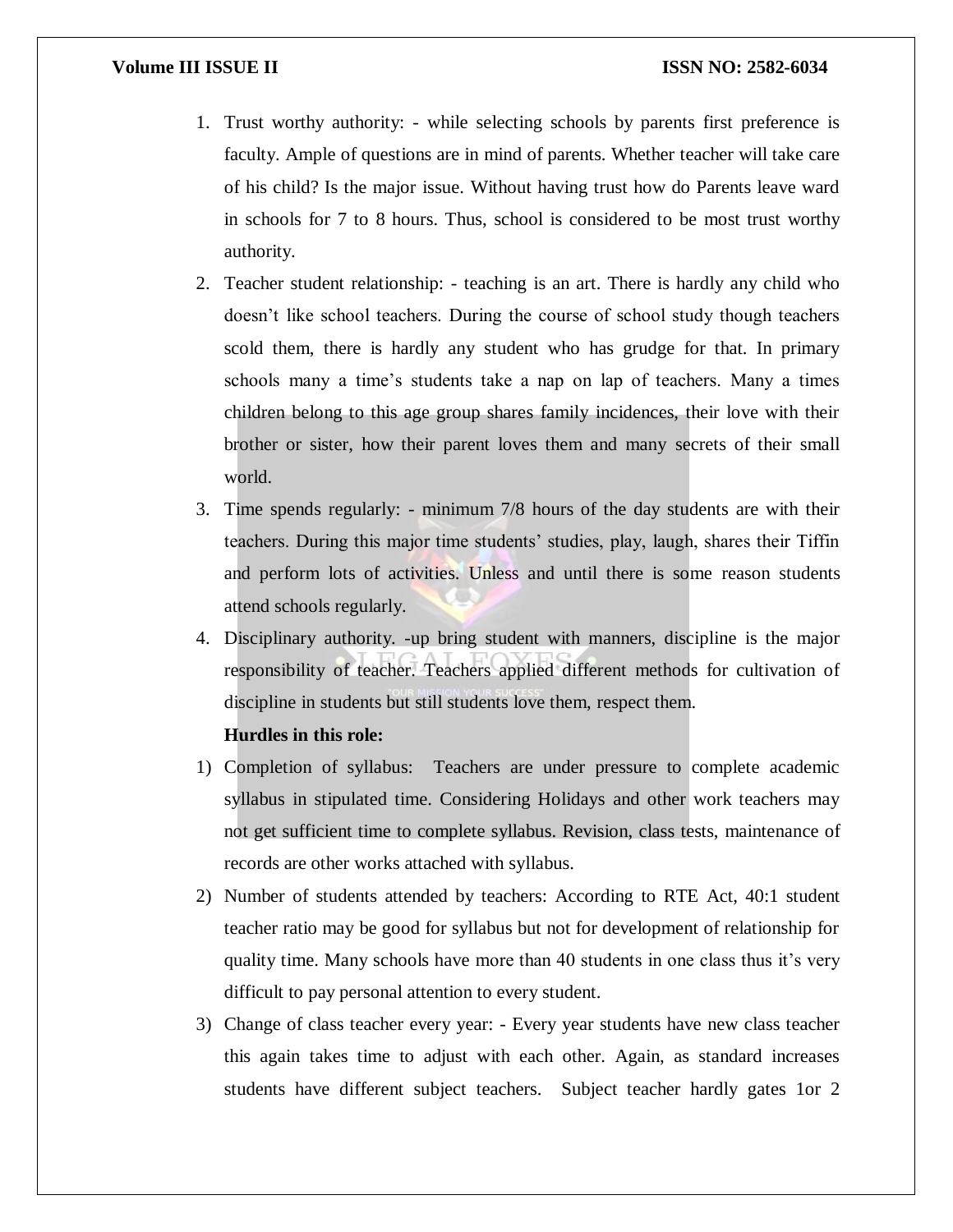lectures per day this is also not sufficient time to develop personal relations with students.

- 4) Teachers' personal family problems: teachers may also have their family problems. In such situation teachers may not be able to give good suggestion to student or problems of students may be ignored by teachers.
- 5) Favoritism: Most of the time Students scoring good marks are in good books of teacher as compare to those are scoring low marks. Thus, students scoring low marks may hesitate to talk freely with teacher.
- 6) Students do not open their mind with every teacher. Students develop their relations only with their favorite teacher and not with every teacher.

# **Solution to this problem**

1) Considering above hurdles it is concluded that though teachers are perfect source of quality time but not a sufficient in present teacher structure of school. Special teachers or child psychologist must be appointed by school. Special teachers must have good communication with students. He / she must be permanently appointed by school. Behavior of the teacher must be healthy and trustworthy for students. Students must feel free and safe to talk with him/her.

2) By taking advantage of developed technology, special computer applications can be developed by school. Expected features of an application are:

a) Application should be easily handled by students.

b) Compulsory daily use of the application.

c) It must be communicative.

d) Application should be secret friend, Guide and philosopher

3) Appointment of NGOs, who are working for development of education, may be more economical and convenient for schools. Some NGOs such as CRY (Child Rights and You), 'Parisar Asha', Smile Foundation, Tarang etc. already started for promotion and education of children. But work of NGO's will shoot up if it is supported by legal force.

### Need of legal force.